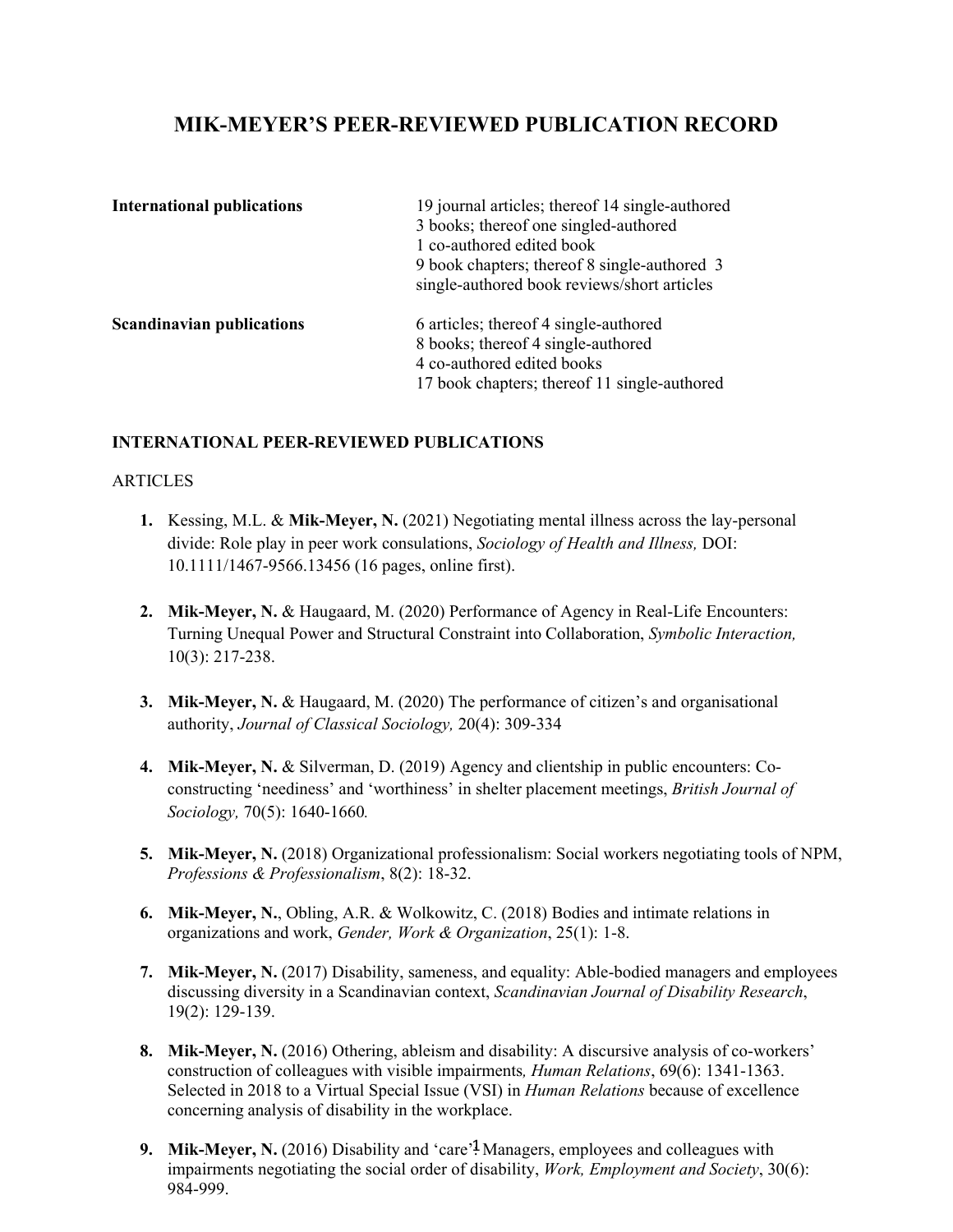- **9. Mik-Meyer, N.** (2015) Gender and disability: Feminising male employees with visible impairments in Danish work organisations, *Gender, Work & Organization*, 22(6): 579-595.
- **10. Mik-Meyer, N.** (2015) The social negotiation of illness: Doctors' role as clinical or political in diagnosing patients with medically unexplained symptoms, *Social Theory & Health*, 13(1): 30- 45.
- **11. Mik-Meyer, N.** (2014) Health promotion viewed in a critical perspective, *Scandinavian Journal of Public Health*, 42(15): 31-35.
- **12. Mik-Meyer, N.** & Obling, A.R. (2012) The negotiation of the sick role: General practitioners' classification of patients with medically unexplained symptoms, *Sociology of Health & Illness*, 34(7): 1025-1038.
- **13. Mik-Meyer, N.** (2011) On being credibly ill: Class and gender in illness stories among welfare officers and clients with medically unexplained symptoms, *Health Sociology Review*, 20(1): 28- 40.
- **14. Mik-Meyer, N.** (2010) An illness of one's own: Power and the negotiation of identity among social workers, doctors and patients without bio-medical diagnosis. *Journal of Political Power*, 3(2): 171-187.
- **15. Mik-Meyer, N.** (2010) Putting the Right Face on a Wrong Body: An initial interpretation of fat identities in social work organizations, *Qualitative Social Work*, 9(3): 385-405.
- **16. Mik-Meyer, N.** (2008) Managing Fat Bodies: Identity work between public and private domains. Outlines*: Critical Practice Studies*, 10(2): 20-35.
- **17. Mik-Meyer, N.** (2007) Interpersonal Relations or Jokes of Social Structures? Laughter in Social Work, *Qualitative Social Work*, 6(1): 9-26.
- **18. Mik-Meyer, N.** (2006) Identities and Organizations: Evaluating the personality traits of clients in two Danish rehabilitation organizations. *Critical Practice Studies*, 8(1): 32-48.

#### BOOKS

- **19. Mik-Meyer, N.** (2017) *The power of citizens and professionals in welfare encounters: The influence of bureaucracy, market and psychology*. Manchester: Manchester University Press. Reviewed in *Journal of Political Power* by Kevin Ryan, School of Political Science and Sociology, National University of Ireland, Galway.
- **20. Mik-Meyer, N.** & Villadsen, K. (2012) *Power and Welfare: Understanding Citizens' Encounter with State Welfare.* London: Routledge.
- **21.** Justesen, L. & **Mik-Meyer, N.** (2012) *Qualitative research methods in organization studies*. Copenhagen: Hans Reitzels Publishers.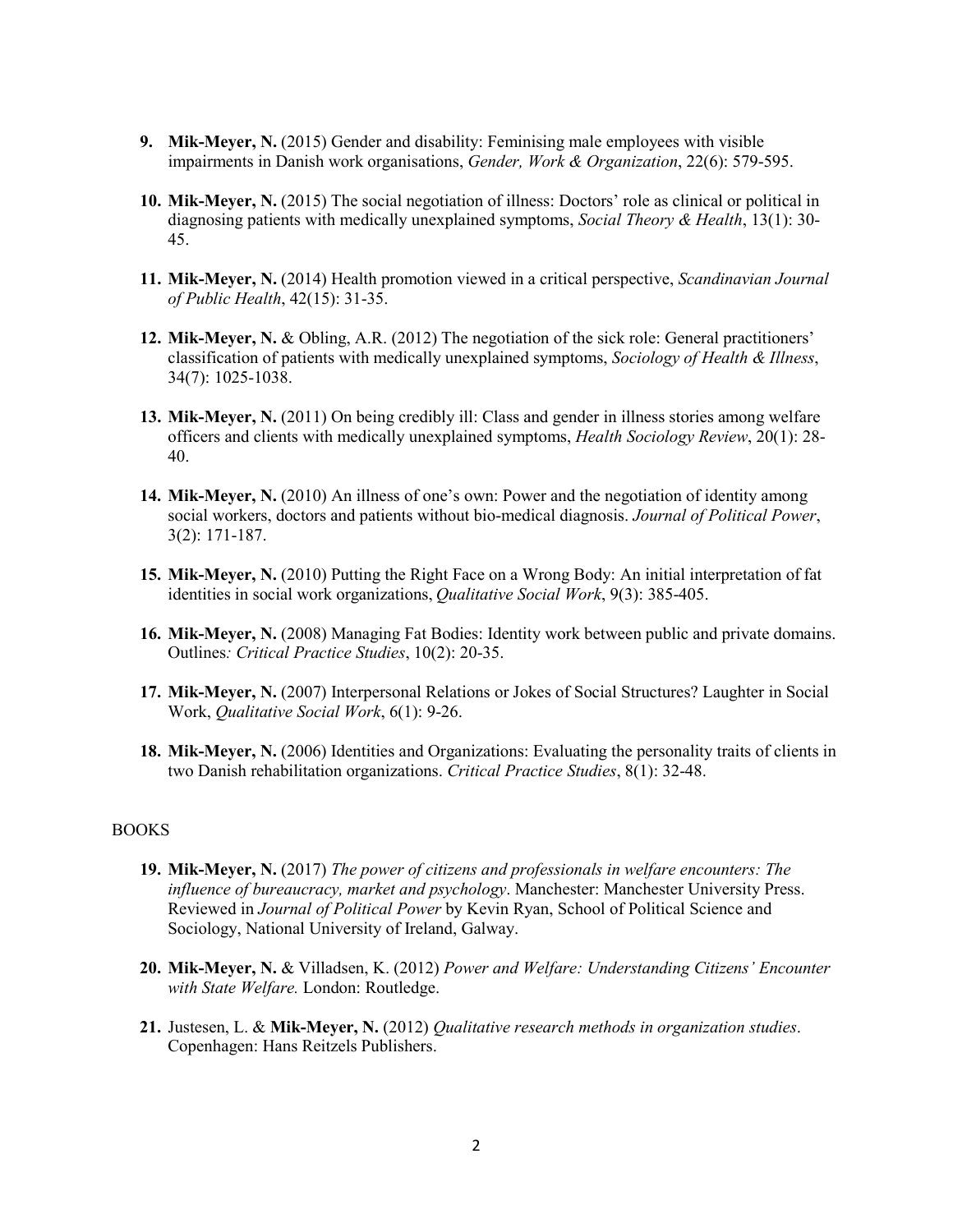#### EDITED BOOK

**22.** Järvinen, M. & **Mik-Meyer, N.** (2020) *Qualitative Analysis: Eight Approaches in the Social Sciences*. London: SAGE.

## CHAPTERS IN BOOKS

- **23. Mik-Meyer, N.** (2021) Sensitizing concepts, analytic ethnography, and empirical complexity in observational studies. In: K. Jacobsson & J. F. Gubrium (eds.) *Doing Human Service Ethnography.* London: Policy Press, pp. 67-82.
- **24. Meyer, N.** (2021) Dilemmas in university management: The case of Copenhagen Business School. In: A. Lindgreen, F. Poulfelt, A. Irwin & T. U. Thomsen (eds.) *How to Lead Effectively Academic Departments.* London: Edward Elgar, pp. 211-225.
- **25. Mik-Meyer, N.** (2020) Multimethod qualitative research. In D. Silverman (ed.) *Qualitative Research*. London: SAGE, pp. 357-374.
- **26. Mik-Meyer, N.** (2020) Organizational dilemmas, ethnicity and gender: A video ethnographic approach to talk and gestures in homeless shelters. In: R. Mir & A-L. Fayard (eds.) *The Routledge Companion to Anthropology and Business.* London: Routledge, pp. 319-336.
- **27. Mik-Meyer, N.** (2020) Symbolic interactionism, stigma and othering. In: M. Järvinen & N. Mik-Meyer (eds.) *Qualitative Analysis: Eight approaches in the Social Sciences.* London: SAGE, pp. 51-72.
- **28.** Järvinen, M. & **Mik-Meyer, N.** (2020) Analysing qualitative data in the social sciences. In: M. Järvinen & N. Mik-Meyer (eds.) *Qualitative Analysis: Eight approaches in the Social Sciences*. London: SAGE, pp. 1-28.
- **29. Mik-Meyer, N.** (2015) Health in a risk perspective. In: T.T. Bengtsson, M. Frederiksen & J.E. Larsen (eds.) *The Danish Welfare State: A sociological investigation*. New York: Palgrave Macmillan, pp. 139-152
- **30. Mik-Meyer, N.** (2014) The imagined psychology of being overweight in a weight loss program. In: J. Gubrium & M. Järvinen (eds.) *Turning Troubles into Problems: Policy and practice in human service.* London: Routledge, pp. 102-118.
- **31. Mik-Meyer, N.** (2009) Sociological Theory in Situated Practice: Sociological categories in everyday discourse. In: G. Cooper, A. King & R. Rettie (eds.) *Sociological Objects: Reconfiguration of social theory.* London: Ashgate, pp. 139-158.

## BOOK REVIEW/SHORT ARTICLES

**32. Mik-Meyer, N.** (2017) The Wellness Syndrome, *Organization,* 24(5): 700-702. Book review of C. Cederström and A. Spicer's book *The Wellness Syndrome*. Cambridge: Polity Press.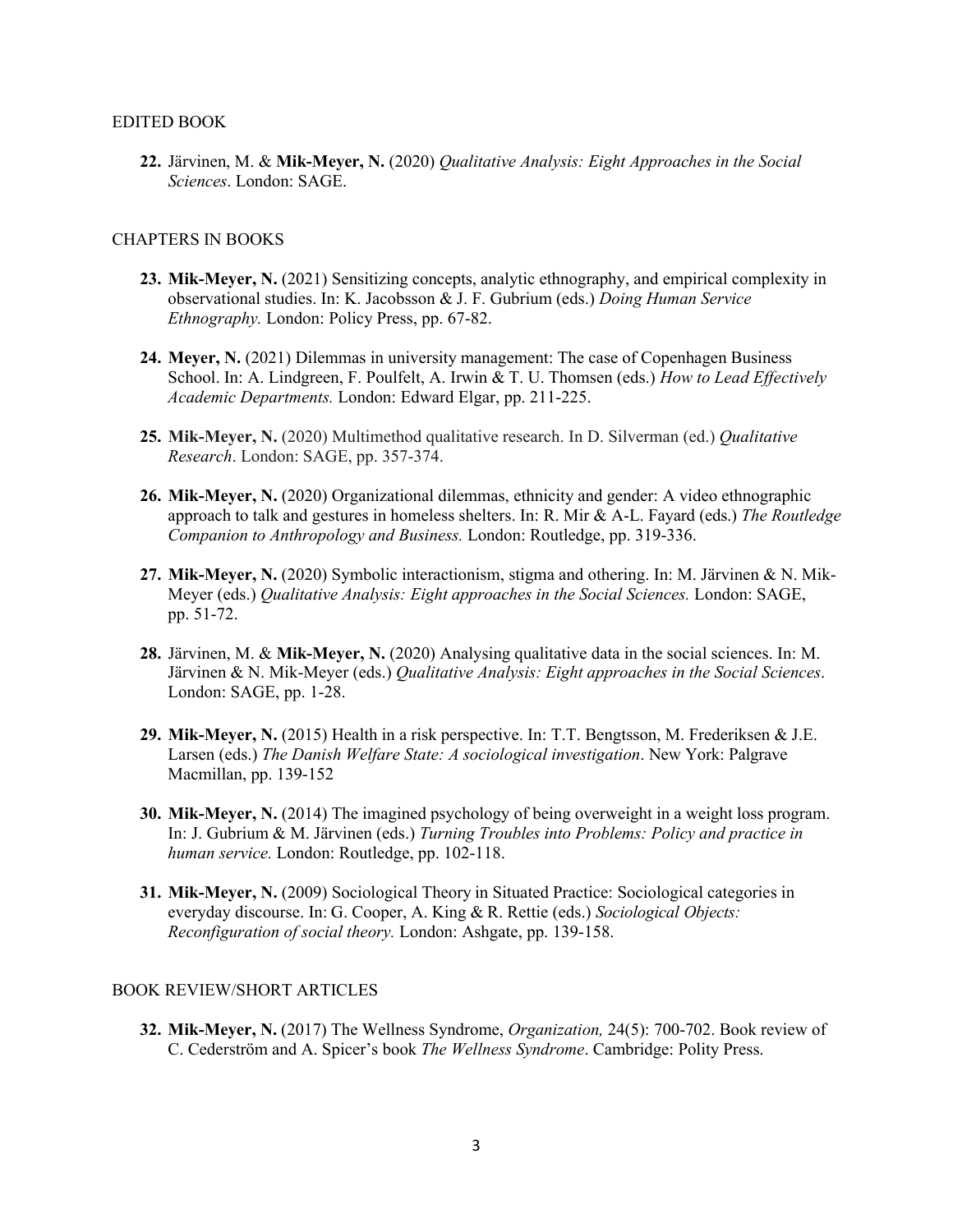**33. Mik-Meyer, N.** (2012) Doing Danishness: Identity as a three dimensional process, *Journal of Political Power*, 4(2): 327-329. Book review of Richard Jenkins book *Being Danish: Paradoxes of Identity in Everyday Life.* Copenhagen: Museum Tusculanum Publishers.

# **SCANDINAVIAN PEER-REVIEWED PUBLICATIONS**

## ARTICLES

- **34. Mik-Meyer, N.** & Obling, A.R. (2012) Indledning til særnummer [Introduction to the special issue], *Tidsskrift for Forskning i Sygdom og Samfund*, 17: 5-12.
- **35. Mik-Meyer, N.** (2012) Troværdig syg: Klasse og køn i sygdomsfortællinger [Legitimately ill: Class and gender in illness stories], *Tidsskrift for Forskning i Sygdom og Samfund*, 17: 39-58.
- **36. Mik-Meyer, N.** (2011) Diagnosers magt [The power of diagnoses], *Social Politik*, 4: 5-9.
- **37. Mik-Meyer, N.** (2004) Personlig udvikling: En frigørende proces eller social kontrol i danske revalideringscentre [Personal development: A liberating process or social control?]. *Psyke & Logos*, 25(2): 598-613.
- **38. Mik-Meyer, N.** (2004) Problemfastsættelse: En neutral eller kontekstafhængig proces [Categorizing social problems: A neutral or context dependent process?]. *Vera (Institutionalisering)*, 27: 58-70.
- **39.** Jakobsen, T.B. **& Mik-Meyer, N.** (2001) Modsigelse og paradoks ved brugerinddragelse [Contradictions and paradoxes co-production initiatives]. *Nordisk Sosialt Arbeid*, 2(21): 101-107.

## BOOKS WITH ACADEMIC PUBLISHERS

- **40. Mik-Meyer, N.** (2018) *Fagprofessionelles møde med udsatte klienter: Dilemmaer i den organisatoriske praksis* [Professionals' encounter with vulnerable clients: Dilemmas of organizational practice]. Copenhagen: Hans Reitzels Publishers.
- **41.** Justesen, L. & **Mik-Meyer, N.** (2012) *Kvalitativa metoder: Fra vetenskapsteori til praktik.* [Qualitative methods: From philosophy of science to practice]. Lund: Studenterlitteratur.
- **42.** Justesen, L. & **Mik-Meyer, N.** (2010) *Kvalitative metoder i organisations- og ledelsesstudier* [Qualitative methods in organizational studies]. Copenhagen: Hans Reitzels Publishers. [Sixth edition published in 2017].
- **43. Mik-Meyer, N.** & Johannesen, M.B. (2009) *Magtfulde diagnoser og diffuse lidelser* [Powerful diagnoses and illegitimate illnesses]. Copenhagen: Samfundslitteratur.
- **44. Mik-Meyer, N.** & Villadsen, K. (2007) *Magtens former: Sociologiske perspektiver på statens møde med borgeren* [The shapes of power: Sociological perspectives on the encounter between state and citizen]. Copenhagen: Hans Reitzels Publishers [Sixth edition published in 2017].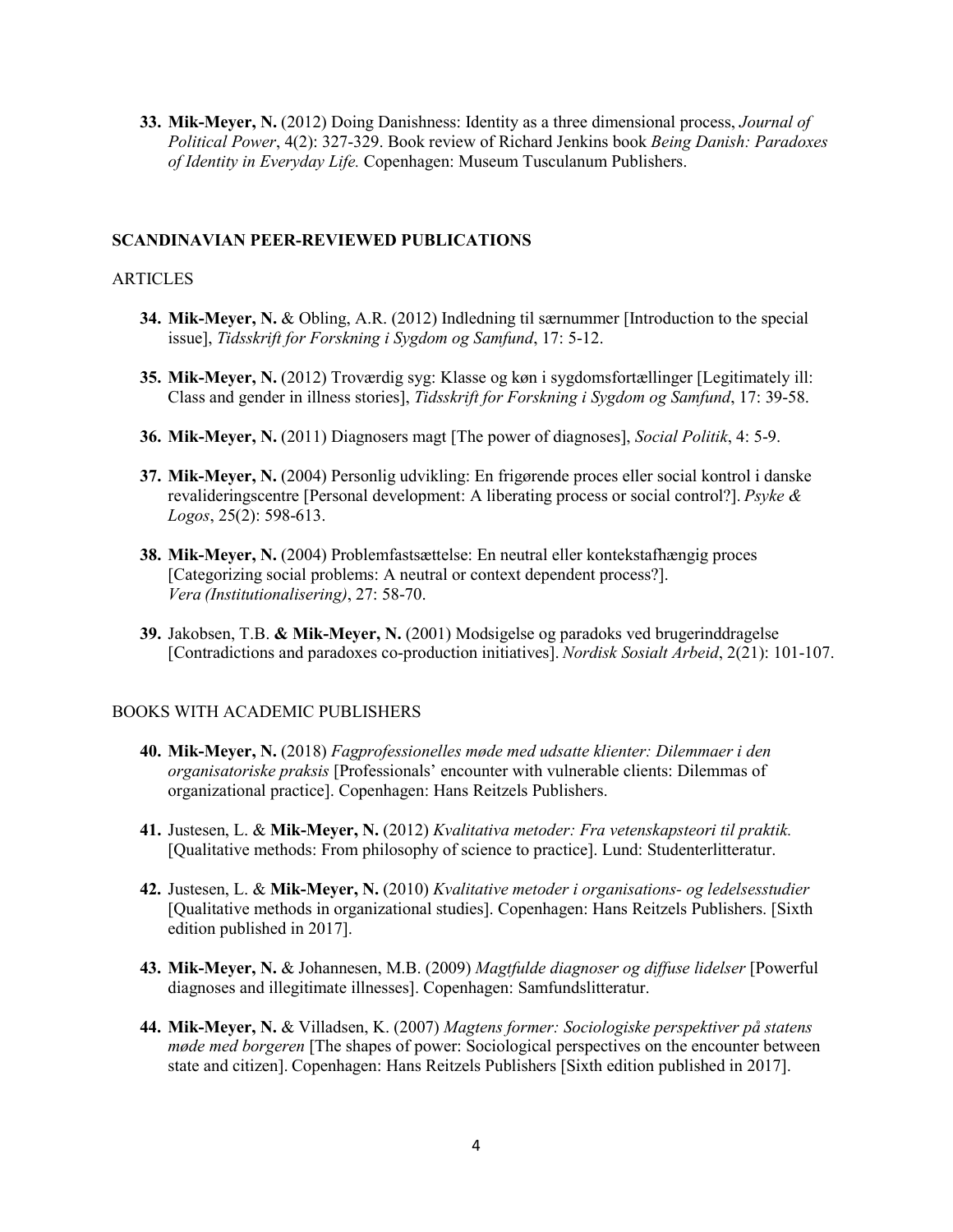- **45. Mik-Meyer, N.** (2004) *Dømt til personlig udvikling: Identitetsarbejde i revalidering* [A demand for personal development: Identity work in rehabilitation]. Copenhagen: Hans Reitzels Publishers.
- **46. Mik-Meyer, N.** (2004) *Dømt til personlig udvikling: Identitetsarbejde i revalidering* [Deemed to personal development: Identity work in rehabilitation]. PhD Dissertation, Department of Sociology, University of Copenhagen.
- **47. Mik-Meyer, N.** (1999) *Kærlighed og opdragelse i socialaktivering* [Love and rearing in social activation programs]. Copenhagen: Gyldendal.

#### EDITED BOOKS WITH ACADEMIC PUBLISHERS

- **48.** Järvinen, M. & **Mik-Meyer, N.** (2017) *Kvalitativ analyse: Syv traditioner* [Qualitative analysis: Seven traditions]. Copenhagen: Hans Reitzels Publishers. [Second edition published in 2018].
- **49.** Järvinen, M. **& Mik-Meyer, N.** (2012) *At skabe en professionel: Ansvar og autonomi i velfærdsstaten* [Shaping professional identities: Responsibility and autonomy in the welfare state]. Copenhagen: Hans Reitzels Publishers. [Third edition published in 2017].
- **50.** Järvinen, M. & **Mik-Meyer, N.** (2005) *Kvalitative metoder i et interaktionistisk perspektiv: Interview, observationer og dokumenter* [Qualitative methodology and interactionism: Interviews, observations and documents]. Copenhagen: Hans Reitzels Publishers. [Fifth edition published in 2016].
- **51.** Järvinen, M. & **Mik-Meyer, N.** (2003) *At skabe en klient: Institutionelle identiteter i socialt arbejde* [Shaping client identities: Institutional identities and social work]. Copenhagen: Hans Reitzels Publishers. [Eighth edition published in 2017].

## CHAPTERS IN BOOKS

- **52. Mik-Meyer, N.** (2017) Symbolsk interaktionisme, stigma og 'othering' [Symbolic interactionism, stigma and othering]. In: M. Järvinen & N. Mik-Meyer (eds*.) Kvalitativ analyse: Syv traditioner* [Qualitative analysis: Seven traditions]. Copenhagen: Hans Reitzels Publishers, pp. 57-78.
- **53.** Järvinen, M. & **Mik-Meyer, N.** (2017) Kvalitative analysetraditioner i samfundsvidenskabelig forskning [Qualitative Analysis in social science research]. In: M. Järvinen & N. Mik-Meyer (eds.) *Kvalitativ analyse: Syv traditioner* [Qualitative analysis: Seven traditions]. Copenhagen: Hans Reitzels Publishers, pp. 9-26.
- **54. Mik-Meyer, N.** (2014) Sundhedens rolle: Enhvers pligt og målet for alle [Health as a duty and goal. In: S. R. Petersen & B. M. Pedersen (eds.) *Det kommunale sundhedsvæsen under forandring* [The changing municipal healthcare system]. Copenhagen: Hans Reitzels Publishers, pp. 57-68.
- **55. Mik-Meyer, N.** (2013) Magtrelationer i sundhed [Relations of power and health]. In: G. Niklasson (eds.) *Sundhed, menneske og samfund* [Health and society]. Copenhagen: Samfundslitteratur, pp. 129-144.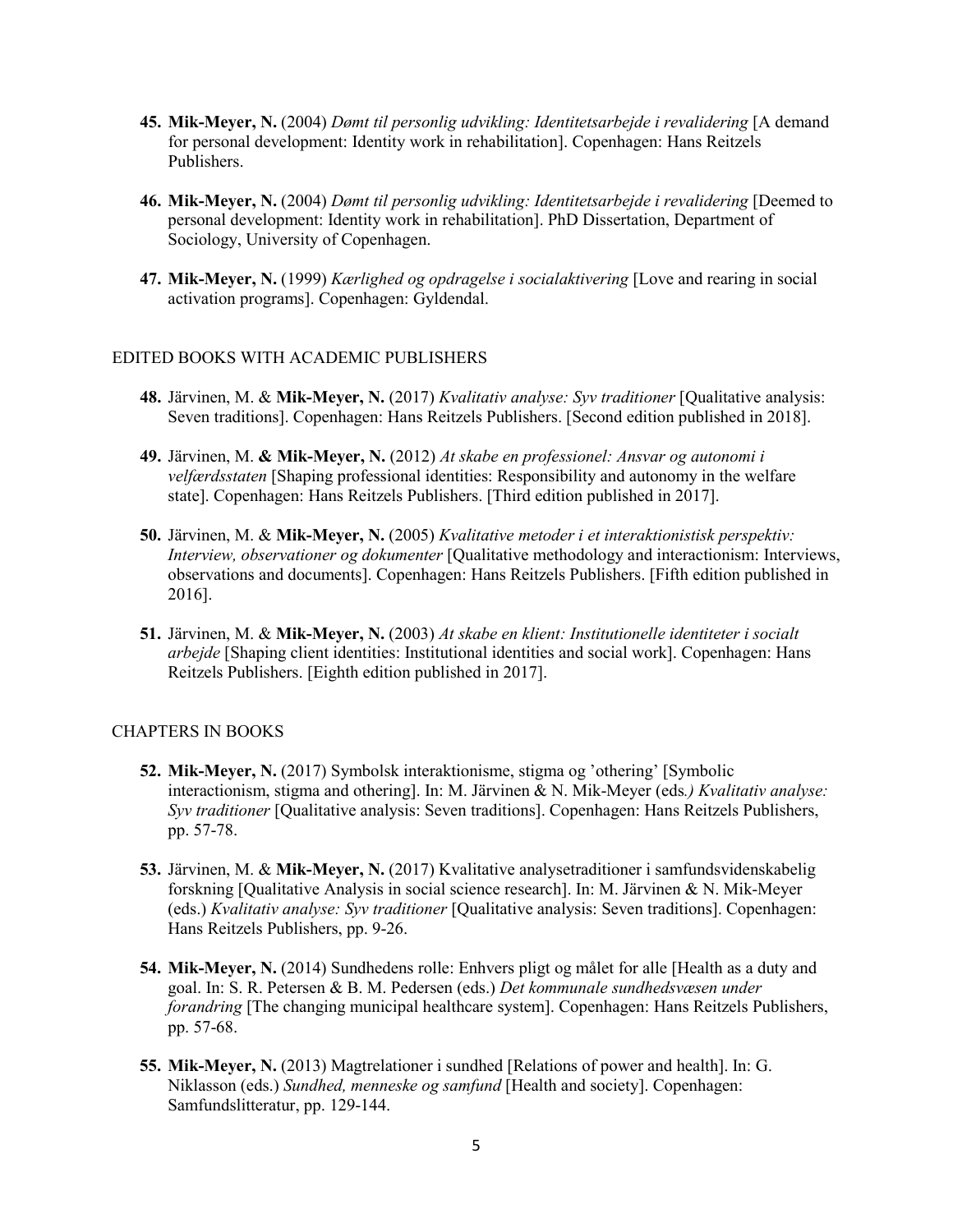- **56. Mik-Meyer, N.** (2012) Den forstående læge og evidenssøgende socialrådgiver: Rollebytte i dagens velfærdsstat [Doctors and social workers: Role negotiations in present welfare states]. In: M. Järvinen & N. Mik-Meyer (eds.) *At skabe en professionel: Ansvar og autonomi i velfærdsstaten* [Forming a professional identity: Responsibility and autonomy in the welfare state]. Copenhagen: Hans Reitzels Publishers, pp. 52-75.
- **57.** Järvinen, M. & **Mik-Meyer, N.** (2012) Indledning: At skabe en professionel [Introduction: Shaping professional identities]. In: M. Järvinen & N. Mik-Meyer (eds.) *At skabe en professionel: Ansvar og autonomi i velfærdsstaten* [Shaping professional identities: Responsibility and autonomy in the welfare state]. Copenhagen: Hans Reitzels Publishers, pp. 13-28.
- **58. Mik-Meyer, N.** (2010) Min helt egen sygdom: Forhandling af sygdomsidentitet blandt sagsbehandlere, læger og patienter med diffuse lidelser [My very own illness: Negotiation of illness identities among social workers, doctors and patients]. In: S. Brinkmann (eds.) *Det diagnosticerede liv: Sygdom uden grænser* [The diagnosed life: Illness without boarders]. Århus: Klim, pp. 254-272.
- **59. Mik-Meyer, N.** (2009) Sundhedsstoffet: Risiko, ansvar og skyld [Health, risk, responsibility and shame]. In: A. B. Lund, I. Willig & M. Blach-Ørsten (eds.) *Hvor kommer Nyhederne fra? Den journalistiske fødekæde i Danmark før og nu* [Where does the news come from? The journalistic food chain in Denmark now and then]. Forlaget Ajour, pp. 109-119.
- **60. Mik-Meyer, N.** (2009) Sundhed i et sociologisk perspektiv: Moralens indtog [Health, sociology and morality]. In: J. Helder & A. Hagel (eds.) *Sundhedsledelse* [Health management]. Copenhagen: Hans Reitzels Publishers, pp. 119-138.
- **61. Mik-Meyer, N.** (2005) Dokumentstudier i et interaktionistisk perspektiv [Analysis of documents and interactionism]. In: M. Järvinen & N. Mik-Meyer (eds*.*) *Kvalitative metoder i et interaktionistisk perspektiv: Interview, observationer og dokumenter* [Qualitative methodology and interactionism: Interviews, observations and documents]. Copenhagen: Hans Reitzels Publishers, pp. 193-214.
- **62.** Järvinen, M. & **Mik-Meyer, N.** (2005) Indledning: Kvalitative metoder i et interaktionistisk perspektiv [Introduction: Qualitative methodology and interactionism perspective]. In: M. Järvinen & N. Mik-Meyer (eds.) *Kvalitative metoder i et interaktionistisk perspektiv: Interview, observationer og dokumenter* [Qualitative methodology and interactionism: Interviews, observations and documents]. Copenhagen: Hans Reitzels Publishers, pp. 9-26.
- **63.** Järvinen, M. & **Mik-Meyer, N.** (2005) Observationer i et interaktionistisk perspektiv [The analysis of observations and interactionism]. In: M. Järvinen & N. Mik-Meyer (eds*.*) *Kvalitative metoder i et interaktionistisk perspektiv: Interview, observationer og dokumenter* [Qualitative methodology and interactionism: Interviews, observations and documents]. Copenhagen: Hans Reitzels Publishers, p. 97-120.
- **64. Mik-Meyer, N.** (2004) Fra person til papir: Diagnosticering af klienter på amtslige revalideringscenter [From person to paper: Diagnosing clients in rehabilitation work]. In: E. Christensen (eds.) *Velfærd på vildspor* [Welfare gone astray]. Copenhagen: Forlaget Frydenlund.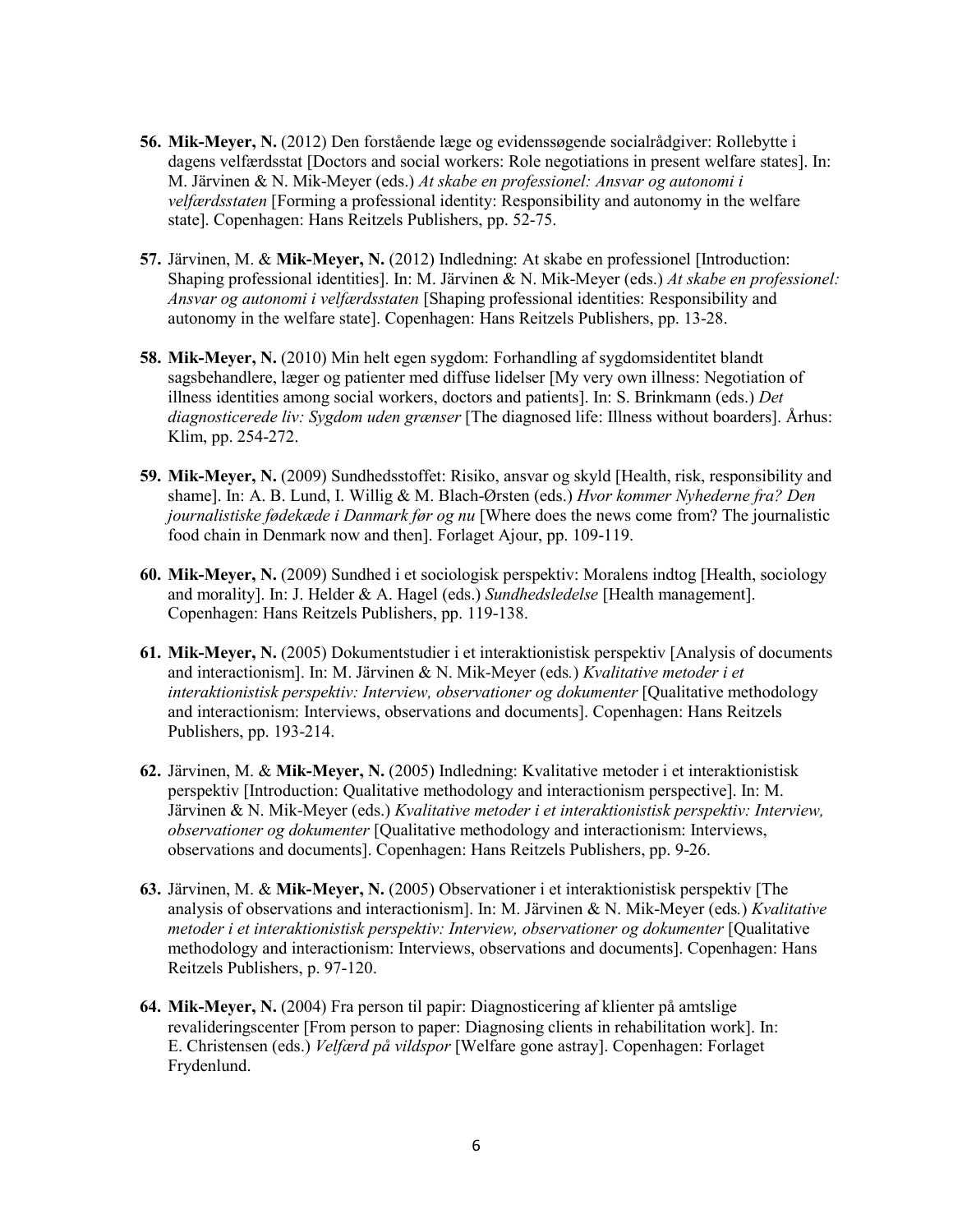- **65. Mik-Meyer, N.** (2003) Anne er sygdomsfikseret: Forhandling af en institutionel diagnose [Anne is fixed on her illness: The negotiation of a diagnosis]. In: M. Järvinen & N. Mik-Meyer (eds.) *At skabe en klient: Institutionelle identiteter i socialt arbejde* [Shaping client identities: Institutional identities and social work]. Copenhagen: Hans Reitzels Publishers, pp. 82-109.
- **66.** Järvinen, M. & **Mik-Meyer, N.** (2003) Indledning: At skabe en klient [Introduction: Shaping client identities]. In: M. Järvinen & N. Mik-Meyer (eds.) *At skabe en klient: Institutionelle identiteter i socialt arbejde* [Shaping client identities: Institutional identities and social work]. Copenhagen: Hans Reitzels Publishers, pp. 9-29.
- **67.** Järvinen, M. & **Mik-Meyer, N.** (2003) Institutionelle paradokser [Institutional paradoxes]. In: M. Järvinen & N. Mik-Meyer (eds.) *At skabe en klient: Institutionelle identiteter i socialt arbejde* [Shaping client identities: Institutional identities and social work]. Copenhagen: Hans Reitzels Publishers, pp. 227-243.
- **68. Mik-Meyer, N.** (2002) Omsorgens herredømme [The power of care]. In: M. Järvinen, J. E. Larsen & N. Mortensen (eds.) *Det magtfulde møde mellem klient og system* [The powerful encounter between client and system]. Århus: Århus Universitetsforlag, pp. 107-129.

## **SCANDINAVIAN PUBLICATIONS (NOT PEER-REVIEWED)**

#### RECENT BOOK REVIEWS ETC. (SELECTION)

- **69. Mik-Meyer, N. (2021)** 'Cementerer transbevægelsen en stereotyp opfattelse af køn?' [Does the trans movement essentialise gener?] *Dagbladet Information (June) [Danish newspaper]* Book review of Kajsa Ekis Ekman *Om Kônets existens: Tanker om den nya synen på kön [The existence of gender: Thoughts on the new perception of gender]*. Bokförlaget Polaris.
- **70. Mik-Meyer, N. (2021)** 'Cancel culture' under voldsom beskyldning [A major critique of 'cancel culture'], *Dagbladet Information (January 22) [Danish newspaper].* Book review of Alan Dershowitz's *Cancel Culture: The latest attack on free speech and due process.* New York City: Hot Books.
- **71. Mik-Meyer, N. (2021)** Diskrimination er ikke logisk [Discrimination is not logical], *Dagbladet Information (January 8) [Danish newspaper].* Book review of Isabel Wilkerson's *Caste: The Lies that Divide Us.* London: Allen Lane.
- **72. Mik-Meyer, N.** (2020) Hvordan 'generation krænket' begrænser kunsten og videnskaben [How generation offended limits art and science] *Dagbladet Information (December 18) [Danish newspaper]*. Book review of Caroline Fourest's *Generation krænket: Fra kulturpoliti til tankepoliti [Generation offended: from police of culture to police of thought].* Grønning.
- **73. Mik-Meyer, N. (2020)** Antifeminismens tabermænd [The lost men of anti feminism], *Dagbladet Information* (October 30) [Danish newspaper]*.* Book review of Mikkel Thorup's *Antifeminisme: Kvindehad i lighedens tidsalder [Anti feminism: The hatred of women in times of equality].* Antipyrine.
- **74. Mik-Meyer, N. (2020)** Lone Frank er på sporet af kærlighedens væsen i sin nye bog [Lone Frank is on the trail of the creature of love in her new book]. In *Dagbladet Information* (September 4) [Danish Newspaper]. Book review of: Lone Frank's *Størst af alt* [The greatest of all]. Politiken.
- 75. Mik-Meyer, N. (2019) For over 100 år siden var J.P. Müller manden bag det sanselige-erotiske gennembrud i Danmark [Over 100 years ago, J P Müller was the man behind the sensual-erotic breakthrough in Denmark]. In *Dagbladet Information (December 20) [Danish Newspaper].* Book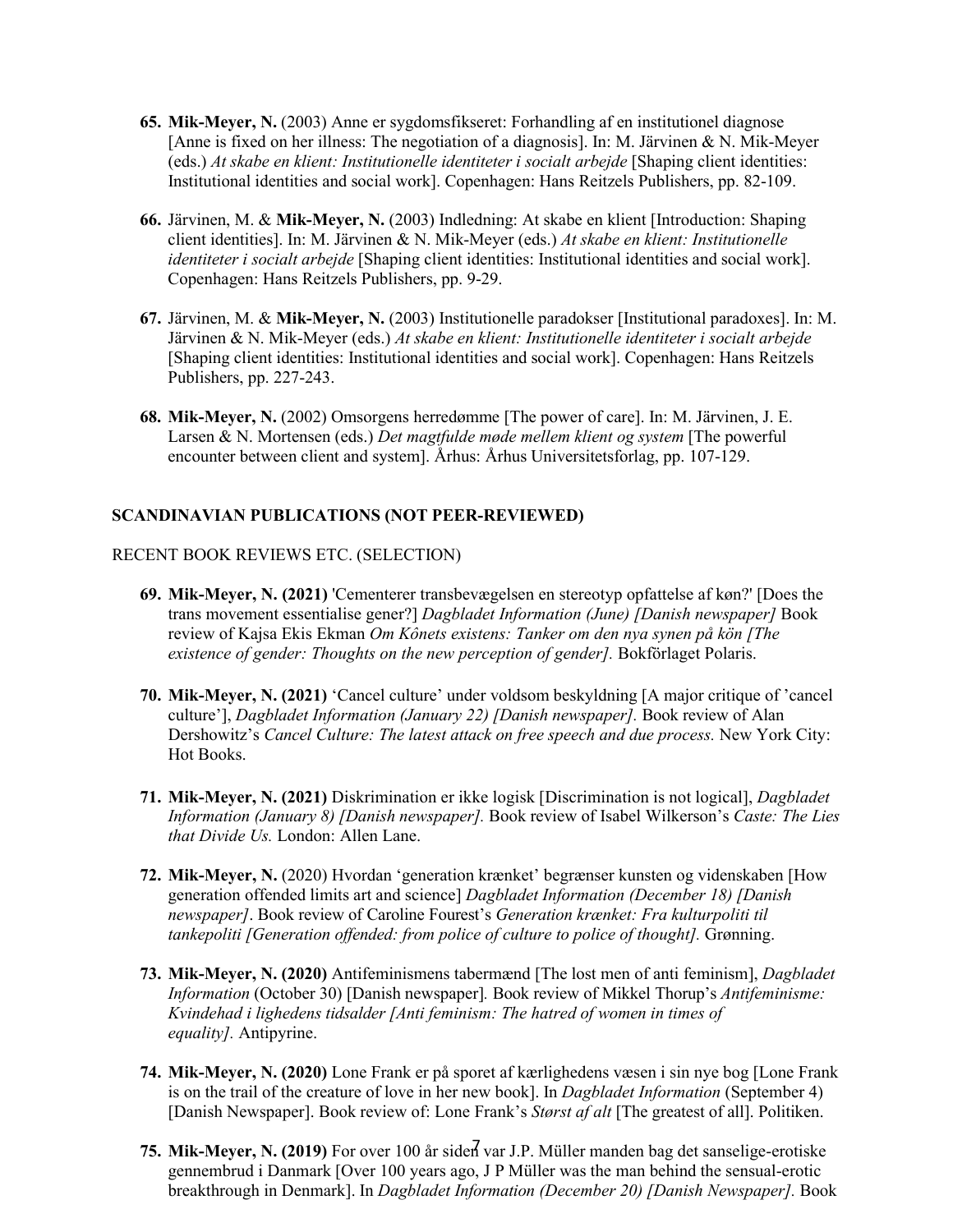review of: Hans Bonde's *Sundhedsapostlen J.P. Müller [The Health Apostle J P Müller].* Syddansk Universitetsforlag.

- **75. Mik-Meyer, N. (2019)** Fantastisk og grufuld bog fra Mellemøsten om en hverdag med krig [Amazing and gruesome book on everyday war life]. In *Dagbladet Information November 15) [Danish Newspaper]*. Book review of: Zahra Hankir's *Our women on the ground.* Penguin Books.
- **76. Mik-Meyer, N.** (2019) En ny forståelse af race, sex og køn [A new perception of race, sex and gender]. In *Dagbladet Information* (August 23) [Danish Newspaper]. Book review of: C. King's *Gods of the Upper Air: How a Circle of Renegade Anthropologists Reinvented Race, Sex, and Gender in the Twentieth Century.* London: Penguin Random House.
- **77. Mik-Meyer, N.** (2018) Our Psychiatric Future. In *Dagbladet Information* (December 21) [Danish Newspaper]. Book review of: N. Rose's *Our Phychiatric Future.* Cambridge: Polity Press.
- **78. Mik-Meyer, N.** (2018) 'Omar og de andre' handler egentlig kun om de andre ['Omar and the others' is actually only about the others] In *Dagbladet Information* (August 31) [Danish Newspaper] Book review of: A. Soei's *Omar – og de andre* [Omar – and the others]. København: Gads Forlag.
- **79. Mik-Meyer, N.** (2018) Digitalisering skaber øget ulighed [Digitalization creates inequality]. In *Dagbladet Information* (June 1) [Danish Newspaper]. Book review of: V. Eubanks' *Automating Inequality*. New York: St. Martin's Press; S.U. Noble's *Algorithms of Oppression*. New York: NYU Press; C. O'Neil's *Weapons of Math Destruction.* New York: The Crown Publishing Group; S. Wachter-Boettcher's *Technocally Wrong.* New York: W.W. Norton & Company.
- **80. Mik-Meyer, N.** (2018) Alle snyder [Everybody cheats]. In *Dagbladet Information* (April 13) [Danish newspaper]. Book review of: D. L. Rhode *Cheating: Ethics in Everyday Life*. Oxford: OUP.
- **81. Mik-Meyer, N.** (2018) Der findes ikke håbløse mennesker. Men mange opfører sig alligevel sådan [There is no such thing as hopeless people. But many act this way anyway]. In *Dagbladet Information* (February 3) [Danish newspaper]*.*
- **82. Mik-Meyer, N.** (2017) Hvordan får vi bedre debat om velfærd? [Qualifying the Debate on Welfare] Copenhagen: Information's Publishers. (73 pages). (Debating book publish with the Danish newspaper: Dagbladet Information).

#### ARTICLES

- **83. Mik-Meyer, N.** (2012) Lægens nye rolle i forhold til patienter med diffuse lidelser [The role of the doctor in regards to patients with illegitimate illnesses], *Månedsskrift for almen praksis*, 3: 258-263.
- **84. Mik-Meyer, N.** & Villadsen, K. (2008) Magtens former [The shapes of power], *Uden for Nummer*, 16(9): 4-13.
- **85. Mik-Meyer, N.** (2005) Dømt til personlig udvikling: Fokus på klienters psykosociale situation i danske revalideringscentre [Deemed to personal development: Focus on the psychosocial situations of clients in Danish rehabilitation centres]. *Månedsskrift for praktisk lægegerning*, 83: 1167-1179.